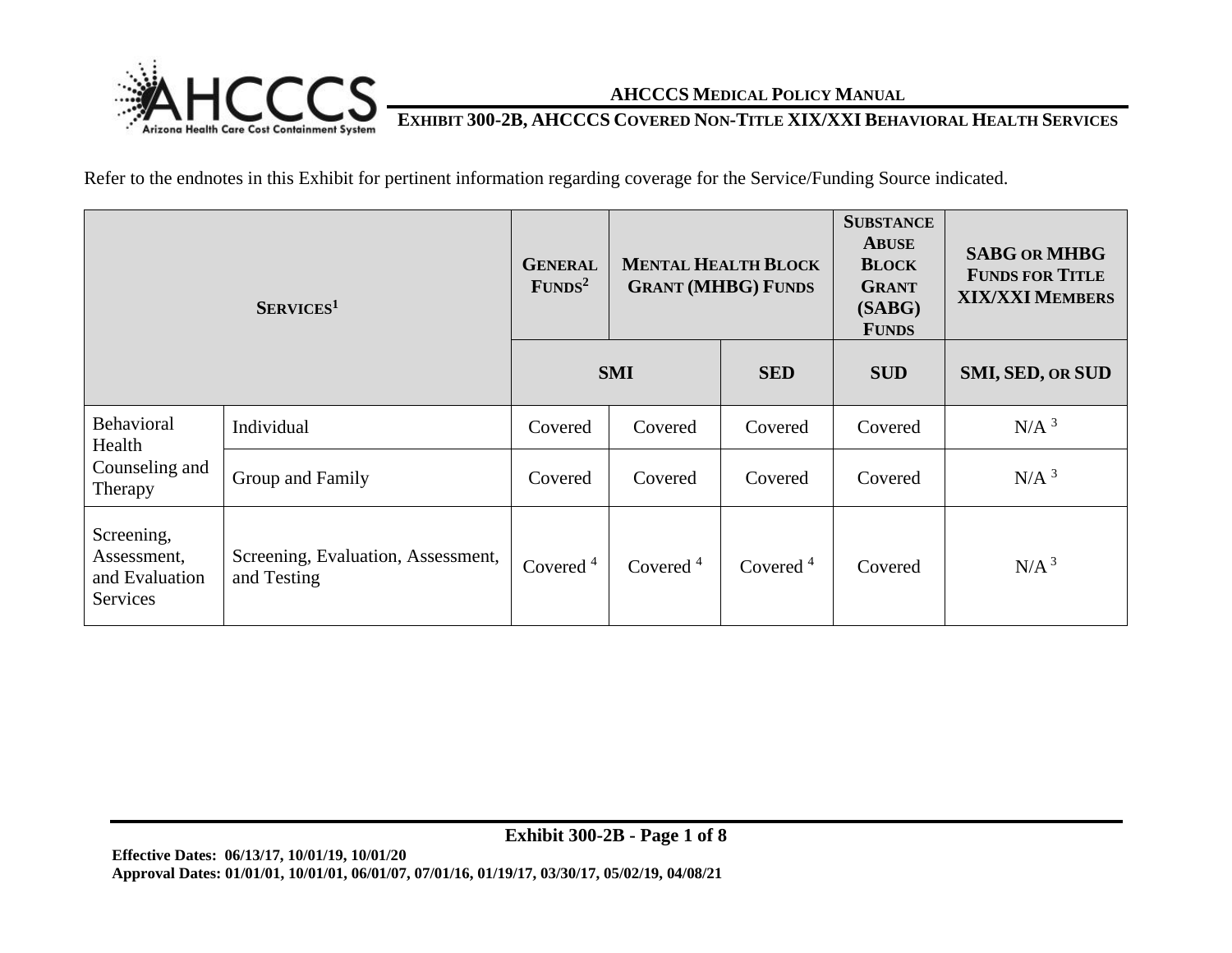

**EXHIBIT 300-2B, AHCCCS COVERED NON-TITLE XIX/XXI BEHAVIORAL HEALTH SERVICES** 

| <b>SERVICES</b>       |                                                                                                                                                                                                                                                                                                                           | <b>GENERAL</b><br><b>FUNDS</b> | <b>MENTAL HEALTH BLOCK</b><br><b>GRANT (MHBG) FUNDS</b> |                           | <b>SUBSTANCE</b><br><b>ABUSE</b><br><b>BLOCK</b><br><b>GRANT</b><br>(SABG)<br><b>FUNDS</b> | <b>SABG OR MHBG</b><br><b>FUNDS FOR TITLE</b><br><b>XIX/XXI MEMBERS</b> |
|-----------------------|---------------------------------------------------------------------------------------------------------------------------------------------------------------------------------------------------------------------------------------------------------------------------------------------------------------------------|--------------------------------|---------------------------------------------------------|---------------------------|--------------------------------------------------------------------------------------------|-------------------------------------------------------------------------|
|                       |                                                                                                                                                                                                                                                                                                                           | <b>SMI</b>                     | <b>SED</b>                                              |                           | <b>SUD</b>                                                                                 | SMI, SED, OR SUD                                                        |
| Other<br>Professional | Alcohol and/or drug services:<br><b>Intensive Outpatient (Treatment</b><br>Program that operates at least nine<br>hours per week over a minimum of<br>three days and is based on an<br>individualized treatment plan)<br>including assessment, counseling,<br>crisis intervention and activity<br>therapies or education. | <b>Not</b><br>Covered $5$      | <b>Not</b><br>Covered $4$                               | <b>Not</b><br>Covered $4$ | Covered                                                                                    | N/A <sup>3</sup>                                                        |

**Exhibit 300-2B - Page 2 of 8**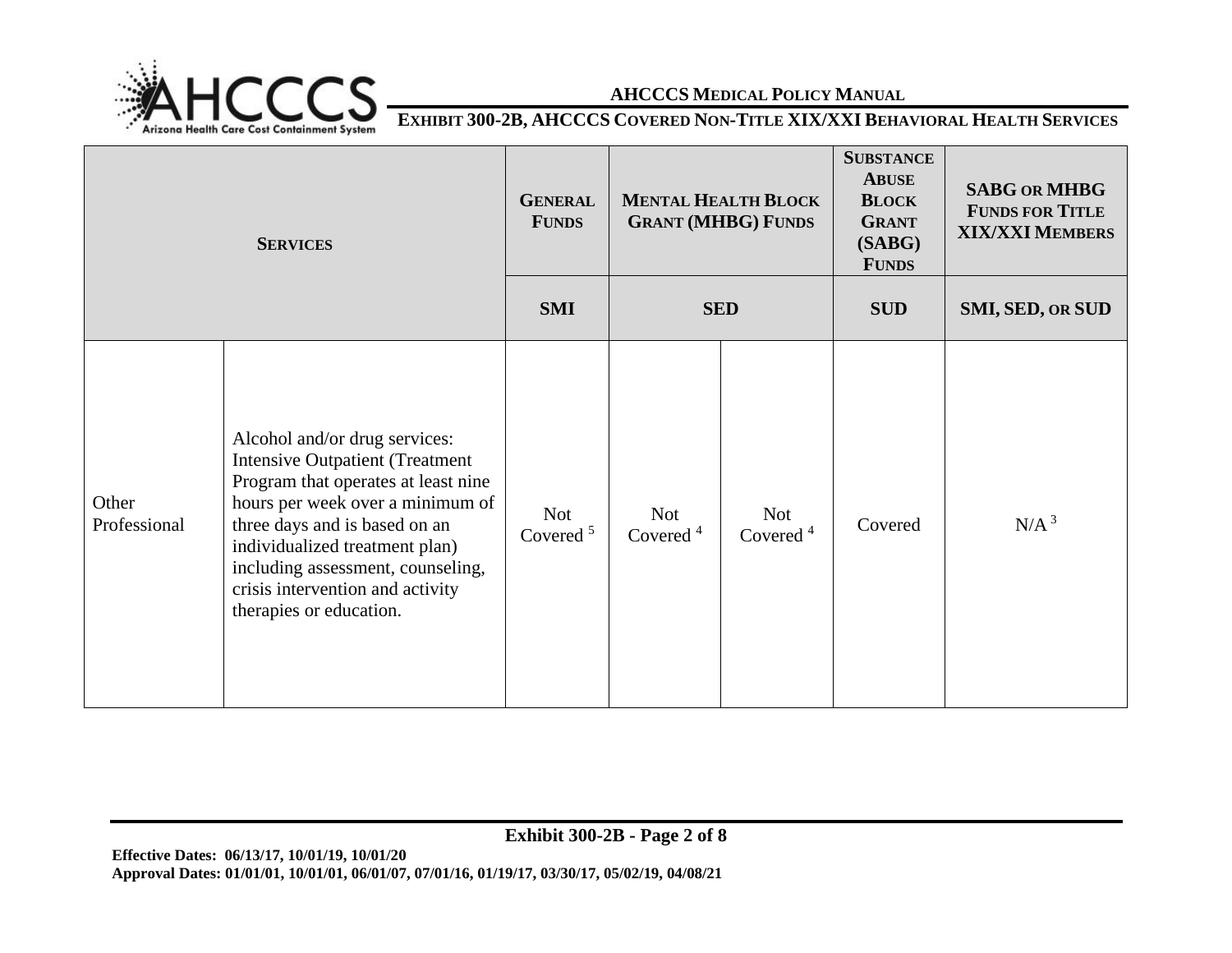

**EXHIBIT 300-2B, AHCCCS COVERED NON-TITLE XIX/XXI BEHAVIORAL HEALTH SERVICES** 

| <b>SERVICES</b>                                                                                    |                                                                              | <b>GENERAL</b><br><b>FUNDS</b> | <b>MENTAL HEALTH BLOCK</b><br><b>GRANT (MHBG) FUNDS</b> |            | <b>SUBSTANCE</b><br><b>ABUSE</b><br><b>BLOCK</b><br><b>GRANT</b><br>(SABG)<br><b>FUNDS</b> | <b>SABG OR MHBG</b><br><b>FUNDS FOR TITLE</b><br><b>XIX/XXI MEMBERS</b> |
|----------------------------------------------------------------------------------------------------|------------------------------------------------------------------------------|--------------------------------|---------------------------------------------------------|------------|--------------------------------------------------------------------------------------------|-------------------------------------------------------------------------|
|                                                                                                    |                                                                              | <b>SMI</b>                     |                                                         | <b>SED</b> | <b>SUD</b>                                                                                 | SMI, SED, OR SUD                                                        |
| Other<br>Professional                                                                              | Multisystemic Therapy for<br>Juveniles                                       | N/A                            | N/A                                                     | Covered    | Covered <sup>6</sup>                                                                       | $N/A$ <sup>3</sup>                                                      |
|                                                                                                    | <b>Mental Health Services</b><br>(Traditional Healing Services) <sup>7</sup> | Covered                        | Covered                                                 | Covered    | Covered                                                                                    | Covered                                                                 |
|                                                                                                    | <b>Auricular Acupuncture</b>                                                 | Covered                        | Covered                                                 | Covered    | Covered                                                                                    | Covered                                                                 |
| Skills, Training and Development, and Psychosocial<br><b>Rehabilitation Living Skills Training</b> |                                                                              | Covered                        | Covered                                                 | Covered    | Covered                                                                                    | $N/A$ <sup>3</sup>                                                      |
| Cognitive Rehabilitation                                                                           |                                                                              | Covered                        | Covered                                                 | Covered    | Covered                                                                                    | N/A <sup>3</sup>                                                        |

**Exhibit 300-2B - Page 3 of 8**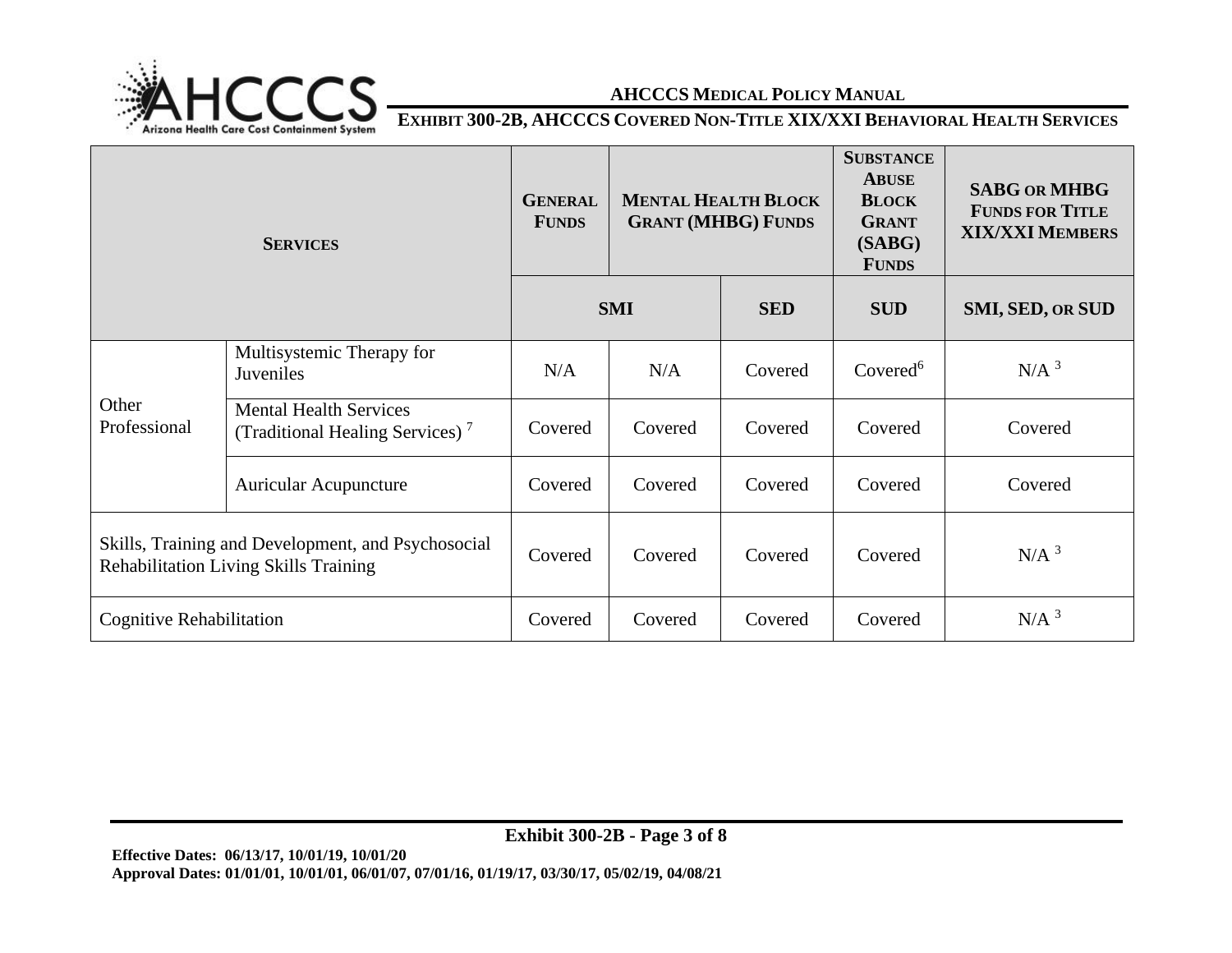

**EXHIBIT 300-2B, AHCCCS COVERED NON-TITLE XIX/XXI BEHAVIORAL HEALTH SERVICES** 

| <b>SERVICES</b>                                                                                                               | <b>GENERAL</b><br><b>FUNDS</b> | <b>MENTAL HEALTH BLOCK</b><br><b>GRANT (MHBG) FUNDS</b> |            | <b>SUBSTANCE</b><br><b>ABUSE</b><br><b>BLOCK</b><br><b>GRANT</b><br>(SABG)<br><b>FUNDS</b> | <b>SABG OR MHBG</b><br><b>FUNDS FOR TITLE</b><br><b>XIX/XXI MEMBERS</b> |
|-------------------------------------------------------------------------------------------------------------------------------|--------------------------------|---------------------------------------------------------|------------|--------------------------------------------------------------------------------------------|-------------------------------------------------------------------------|
|                                                                                                                               | <b>SMI</b>                     |                                                         | <b>SED</b> | <b>SUD</b>                                                                                 | <b>SMI, SED, OR SUD</b>                                                 |
| <b>Behavioral Health Prevention/Promotion Education</b><br>and Medication Training and Support Services<br>(Health Promotion) | Covered                        | Covered                                                 | Covered    | Covered                                                                                    | $N/A$ <sup>3</sup>                                                      |
| Psycho Educational Services and Ongoing Support to<br><b>Maintain Employment</b>                                              | Covered                        | Covered                                                 | Covered    | Covered                                                                                    | N/A <sup>3</sup>                                                        |
| Medication Services <sup>8</sup>                                                                                              | Covered<br>2,8                 | Covered                                                 | Covered    | Covered                                                                                    | $N/A$ <sup>3</sup>                                                      |
| Laboratory, Radiology, and Medical Imaging                                                                                    | Covered                        | Covered                                                 | Covered    | Covered                                                                                    | $N/A$ <sup>3</sup>                                                      |
| <b>Medical Management</b>                                                                                                     | Covered                        | Covered                                                 | Covered    | Covered                                                                                    | N/A <sup>3</sup>                                                        |
| Electro-Convulsive Therapy (Outpatient)                                                                                       | Covered                        | Covered                                                 | N/A        | <b>Not</b><br>Covered                                                                      | $N/A$ <sup>3</sup>                                                      |

**Exhibit 300-2B - Page 4 of 8**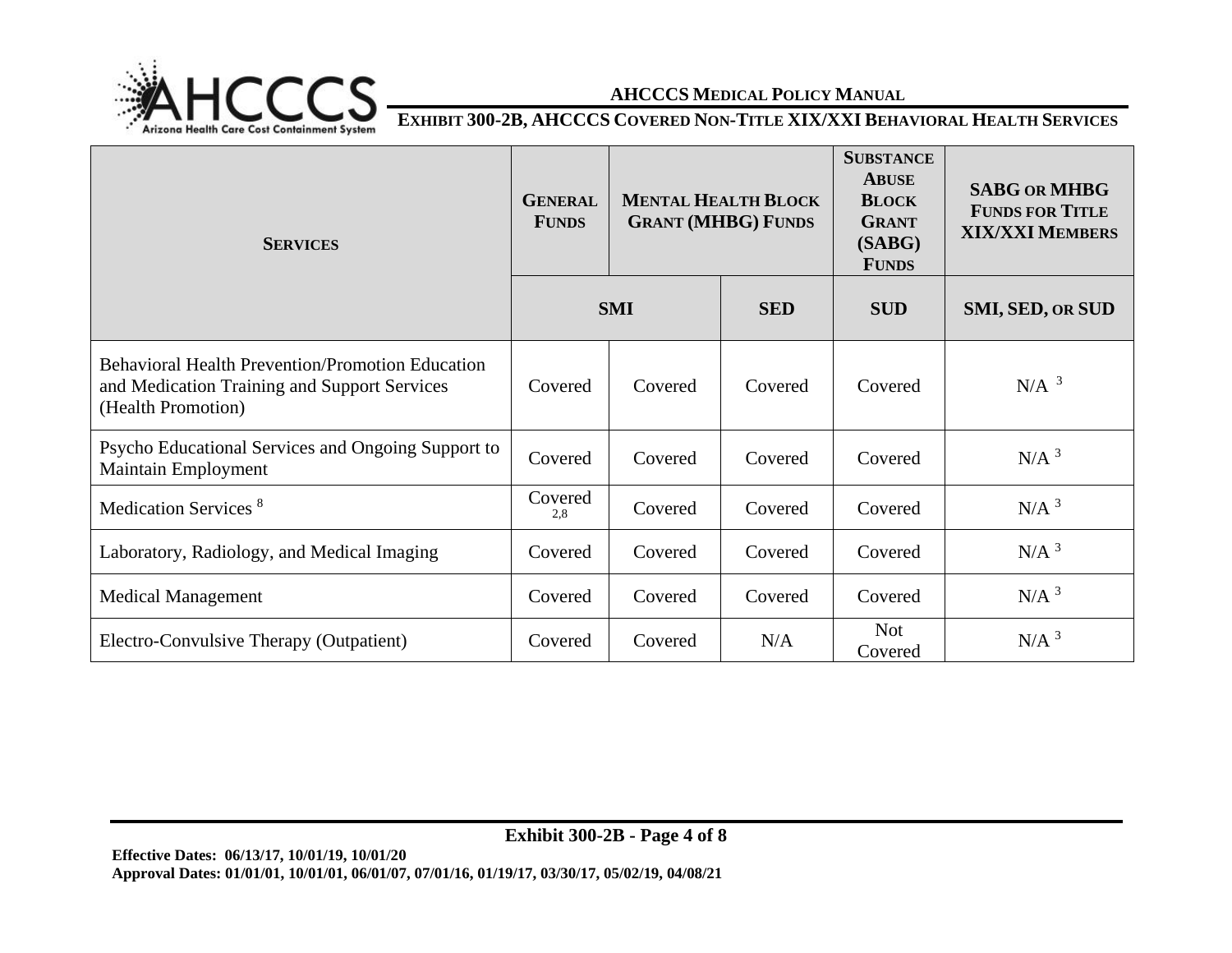

**EXHIBIT 300-2B, AHCCCS COVERED NON-TITLE XIX/XXI BEHAVIORAL HEALTH SERVICES** 

| <b>SERVICES</b>                                                   | <b>GENERAL</b><br><b>FUNDS</b> | <b>MENTAL HEALTH BLOCK</b><br><b>GRANT (MHBG) FUNDS</b> |                       | <b>SUBSTANCE</b><br><b>ABUSE</b><br><b>BLOCK</b><br><b>GRANT</b><br>(SABG)<br><b>FUNDS</b> | <b>SABG OR MHBG</b><br><b>FUNDS FOR TITLE</b><br><b>XIX/XXI MEMBERS</b> |
|-------------------------------------------------------------------|--------------------------------|---------------------------------------------------------|-----------------------|--------------------------------------------------------------------------------------------|-------------------------------------------------------------------------|
|                                                                   | <b>SMI</b>                     |                                                         | <b>SED</b>            | <b>SUD</b>                                                                                 | <b>SMI, SED, OR SUD</b>                                                 |
| <b>Transcranial Magnetic Stimulation (Outpatient)</b>             | Covered                        | Covered                                                 | N/A                   | <b>Not</b><br>Covered                                                                      | N/A <sup>3</sup>                                                        |
| <b>Case Management</b>                                            | Covered                        | Covered                                                 | Covered               | Covered                                                                                    | N/A <sup>3</sup>                                                        |
| <b>Personal Care Services</b>                                     | Covered                        | Covered                                                 | Covered               | Covered                                                                                    | $N/A$ <sup>3</sup>                                                      |
| Home Care Training Family (Family Support)                        | Covered                        | Covered                                                 | Covered               | Covered                                                                                    | N/A <sup>3</sup>                                                        |
| Self-Help/Peer Services                                           | Covered                        | Covered                                                 | Covered               | Covered                                                                                    | N/A                                                                     |
| Therapeutic Foster Care                                           | <b>Not</b><br>Covered          | <b>Not</b><br>Covered                                   | Covered               | <b>Not</b><br>Covered                                                                      | N/A <sup>3</sup>                                                        |
| Adult Behavioral Health Therapeutic Home                          | Covered                        | Covered                                                 | <b>Not</b><br>Covered | <b>Not</b><br>Covered                                                                      | N/A <sup>3</sup>                                                        |
| Unskilled Respite Care <sup>9</sup>                               | Covered                        | Covered                                                 | Covered               | Covered                                                                                    | $N/A$ <sup>3</sup>                                                      |
| Supported Housing Services <sup>10</sup><br>(wraparound services) | Covered                        | Covered                                                 | Covered               | Covered                                                                                    | N/A <sup>3</sup>                                                        |

**Exhibit 300-2B - Page 5 of 8**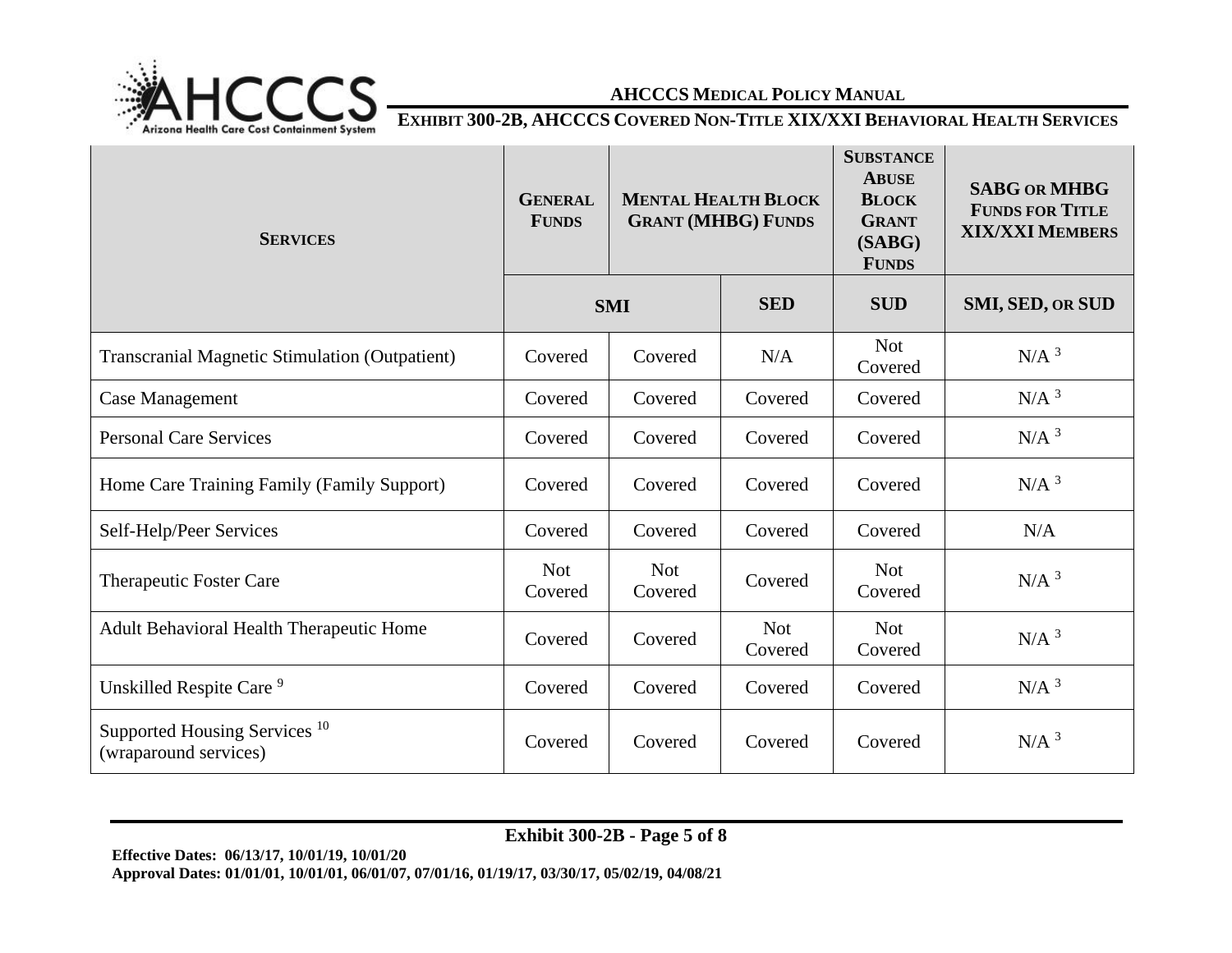

**EXHIBIT 300-2B, AHCCCS COVERED NON-TITLE XIX/XXI BEHAVIORAL HEALTH SERVICES** 

| <b>SERVICES</b>                     |                                      | <b>GENERAL</b><br><b>FUNDS</b>      |                                     | <b>MENTAL HEALTH</b><br><b>BLOCK GRANT</b><br>(MHBG) FUNDS | <b>SUBSTANCE</b><br><b>ABUSE</b><br><b>BLOCK</b><br><b>GRANT</b><br>(SABG)<br><b>FUNDS</b> | <b>SABG OR MHBG</b><br><b>FUNDS FOR TITLE</b><br><b>XIX/XXI MEMBERS</b> |
|-------------------------------------|--------------------------------------|-------------------------------------|-------------------------------------|------------------------------------------------------------|--------------------------------------------------------------------------------------------|-------------------------------------------------------------------------|
|                                     |                                      | <b>SMI</b>                          |                                     | <b>SED</b>                                                 | <b>SUD</b>                                                                                 | SMI, SED, OR SUD                                                        |
| Transportation                      | Emergency                            | Covered                             | Covered                             | Covered                                                    | Covered                                                                                    | $N/A$ <sup>3</sup>                                                      |
|                                     | Non-Emergency <sup>11</sup>          | Covered                             | Covered                             | Covered                                                    | Covered                                                                                    | $N/A$ <sup>3</sup>                                                      |
| Child Care <sup>5</sup>             |                                      | <b>Not</b><br>Covered               | <b>Not</b><br>Covered               | <b>Not</b><br>Covered                                      | Covered                                                                                    | Covered                                                                 |
| Crisis<br>Intervention              | <b>Mobile Community Based</b>        | Covered                             | Covered                             | Covered                                                    | Covered                                                                                    | $N/A$ <sup>3</sup>                                                      |
| Services                            | <b>Stabilization, Facility Based</b> | Covered <sup>12</sup>               | Covered $11$                        | Covered <sup>11</sup>                                      | Covered $11$                                                                               | $N/A$ <sup>3</sup>                                                      |
|                                     | Telephone                            | Covered                             | Covered                             | Covered                                                    | Covered                                                                                    | N/A <sup>3</sup>                                                        |
| Hospital                            |                                      | <b>Not</b><br>Covered <sup>13</sup> | <b>Not</b><br>Covered <sup>12</sup> | <b>Not</b><br>Covered <sup>12</sup>                        | <b>Not</b><br>Covered $12$                                                                 | $N/A$ <sup>3</sup>                                                      |
| <b>Subacute Facility</b>            |                                      | Covered                             | Covered                             | Covered                                                    | Covered                                                                                    | $N/A$ <sup>3</sup>                                                      |
| <b>Residential Treatment Center</b> |                                      | Covered                             | Covered                             | Covered                                                    | Covered                                                                                    | $N/A$ <sup>3</sup>                                                      |

**Exhibit 300-2B - Page 6 of 8**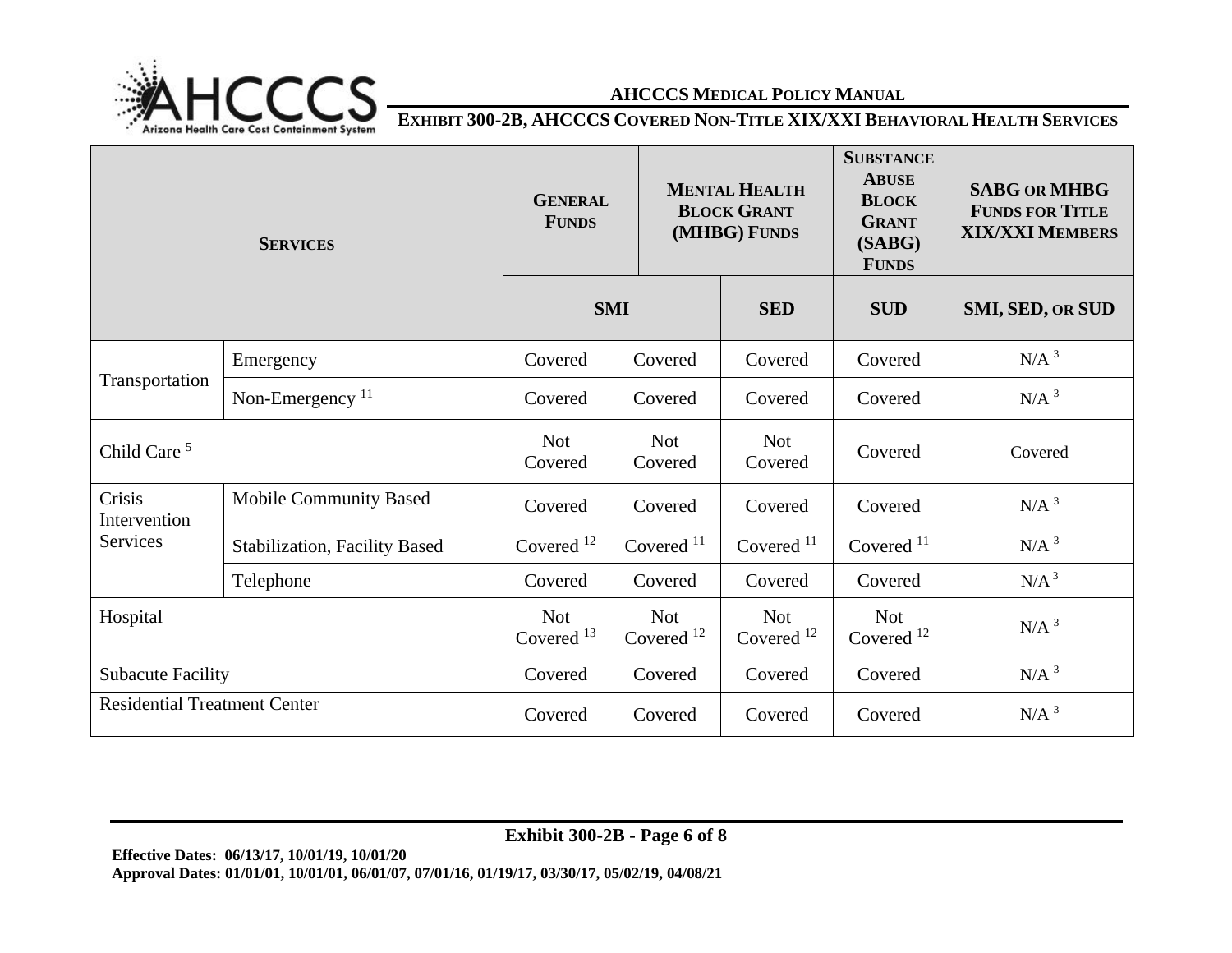

**EXHIBIT 300-2B, AHCCCS COVERED NON-TITLE XIX/XXI BEHAVIORAL HEALTH SERVICES** 

| <b>SERVICES</b>                                                               | <b>GENERAL</b><br><b>FUNDS</b> | <b>MENTAL HEALTH BLOCK</b><br><b>GRANT (MHBG) FUNDS</b> |            | <b>SUBSTANCE</b><br><b>ABUSE</b><br><b>BLOCK</b><br><b>GRANT</b><br>(SABG)<br><b>FUNDS</b> | <b>SABG OR MHBG</b><br><b>FUNDS FOR TITLE</b><br><b>XIX/XXI MEMBERS</b> |
|-------------------------------------------------------------------------------|--------------------------------|---------------------------------------------------------|------------|--------------------------------------------------------------------------------------------|-------------------------------------------------------------------------|
|                                                                               | <b>SMI</b>                     |                                                         | <b>SED</b> | <b>SUD</b>                                                                                 | <b>SMI, SED, OR SUD</b>                                                 |
| Behavioral Health Residential Facility (Without<br>Room and Board)            | Covered                        | Covered                                                 | Covered    | Covered                                                                                    | N/A <sup>3</sup>                                                        |
| Mental Health Services NOS (Room and<br>Board $)^{6, 14}$                     | Covered                        | Covered                                                 | Covered    | Covered                                                                                    | Covered                                                                 |
| Supervised Behavioral Health Treatment and<br>Day Programs                    | Covered                        | Covered                                                 | Covered    | Covered                                                                                    | $N/A$ <sup>3</sup>                                                      |
| Therapeutic Behavioral Health Services and<br>Day Programs                    | Covered                        | Covered                                                 | Covered    | Covered                                                                                    | N/A <sup>3</sup>                                                        |
| <b>Community Psychiatric Supportive Treatment</b><br>and Medical Day Programs | Covered                        | Covered                                                 | Covered    | Covered                                                                                    | N/A <sup>3</sup>                                                        |

Endnotes

**Exhibit 300-2B - Page 7 of 8**